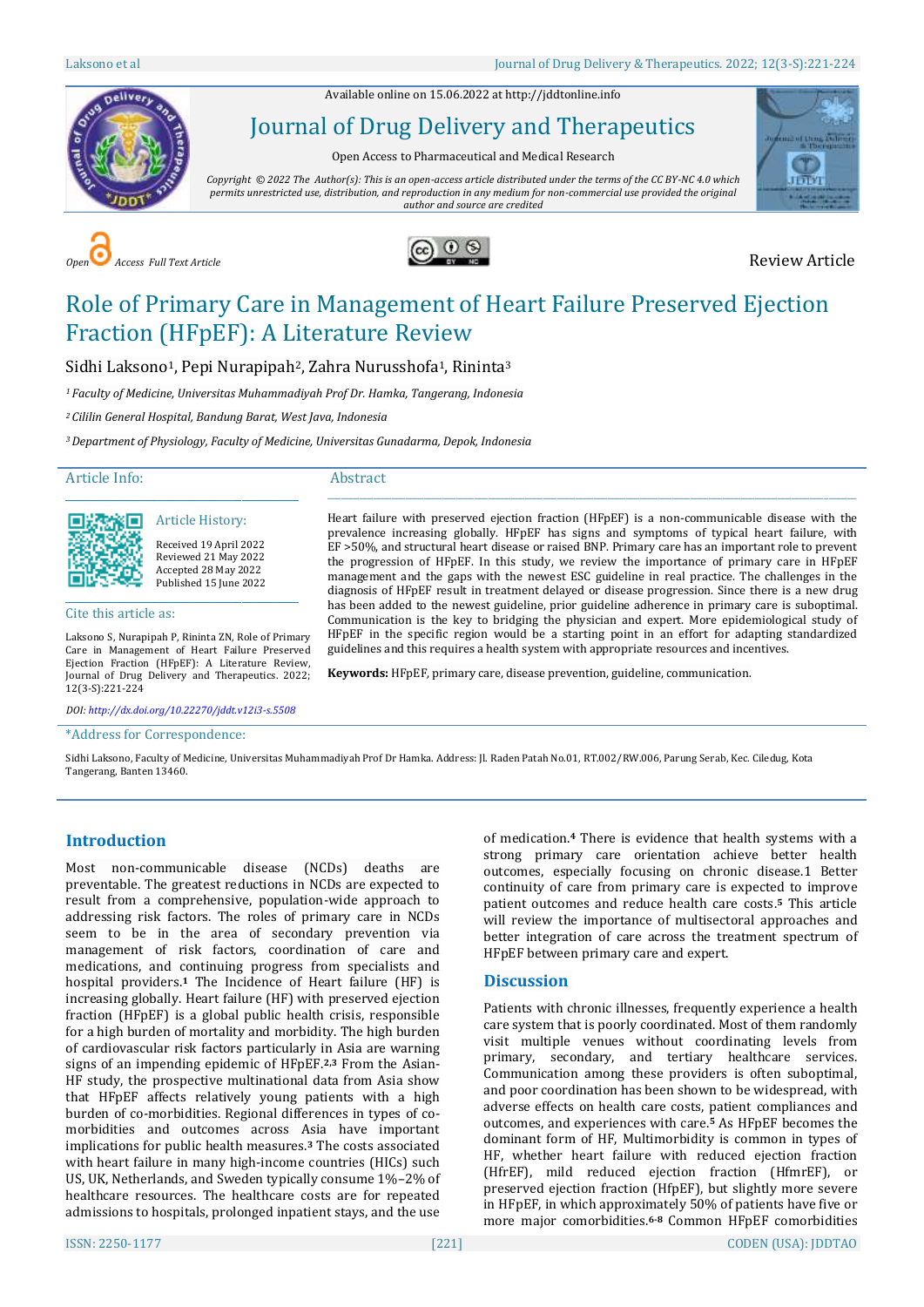that also may influence the pathophysiology of the syndrome include atrial fibrillation, diabetes mellitus, chronic kidney disease (CKD), and obesity.**<sup>8</sup>** Since HFpEF is a multimorbidity complex disease and needs multisectoral management, HFpEF is poorly recognized and managed in the community. It is important to develop effective primary care-based programs of prevention, identification, management, and care continuity. **9**

#### **Heart Failure with Preserved Ejection Fraction**

The definition of HFpEF is the patient comes with symptoms and signs of heart failure, with ejection fraction >50%, with objective evidence of cardiac structural and/or functional abnormalities, consistent with the presence of LV diastolic dysfunction/raised LV filling pressures on echocardiogram, including raised natriuretic peptides (BNP). **3,10,11** In the early stages of HFpEF, the patient will manifest symptoms of heart failure such as effort intolerance, dyspnea, and fatigue only on activity or exertion, but do not have clinical signs at rest. In this stage of the disease, impairment in myocardial and chamber-level function are present at rest and becomes more dramatic during exercise when Left ventricular filling pressures (LVFPs) become markedly elevated. In advanced stages of HFpEF, LVFPs do elevate at rest. This limits the ability of the heart to augment stroke volume, which impairs the cardiac output response to exercise. High LVFP during exercise in HFpEF is correlated with heightened inspiratory drive, symptoms of dyspnea, alterations in gas exchange and pulmonary ventilation, and reductions in aerobic capacity. **8,12** The diagnosis of HFpEF is challenging particularly at the early stage of the disease where symptoms are nonspecific and can be caused by numerous non-cardiac conditions.**<sup>11</sup>** HFpEF is less well understood than HFrEF, with greater diagnostic difficulty and management uncertainty.**<sup>9</sup>** This is where to start using other diagnostic tools for the patient with the high-risk factor such as echocardiography, exercise stress testing, and coronary angiography. To confirm the diagnosis of HFpEF or exclude other diagnoses too.**<sup>12</sup>**

Patients suffering from HFpEF have very few treatment options that have proven to be effective. The European Society of Cardiology (ESC) recently added Sodium-glucose cotransporter 2-inhibitor (SGLT2-i) to their guidelines for the treatment of heart failure (HF) accompanying another therapy.**<sup>13</sup>** The prognosis and survival of people with HFpEF are poor, nearly 40% of HFpEF patients die within 5 years following discharge from the hospital.11 Study from Hussey *et al.* showed between 3.5% of patients with diabetes mellitus (DM) and 10.5% of patients with CHF had at least 1 hospitalization during the episode of care. Emergency department visitation is between 26.6%-44.6%.**<sup>5</sup>** There is an urgent need for an applicable guideline from primary care perspective for secondary prevention and management of HFpEF.

#### **Role of Primary Care in HFpEF Treatment**

Primary care has contributions to chronic disease prevention and control.**1,20** That includes management services through better communication, health service networks to facilitate access to diagnostic and specialist care, coordination of medications, and tracking the outcomes. These ideal features require a health system with appropriate resources and incentives.**<sup>1</sup>** Primary care has the role of preventing rehospitalization of chronic disease by secondary, or tertiary prevention, this includes managing existing risk factors, encouraging adherence to medical therapy, facilitating rehabilitation, and preventing of future complications.**<sup>1</sup>** Study from Reyes *et al.* showed rates of readmission ranged between 3% and 15% at 30 days. From Asian-HF study, HF patients in Indonesia spent between 5 days in hospital stays on average and 12.5 days in Taiwan. **<sup>14</sup>** In the majority of conditions, primary care has a role in early screening and diagnosis, referral, appropriate control, and follow-up. **<sup>1</sup>** HF is a highly prevalent, progressive condition associated with substantial morbidity and mortality. The practice of HF guidelines provides a contemporary, evidence-based approach to its diagnosis and management. **<sup>12</sup>** The uncertain role of primary care in the guideline of HFpEF, and the limitation of the facility make this patient group remains under-diagnosed in primary care, causing the management to lack evidence-base for specific pharmacological therapy. **11**

In an effort to treat asymptomatic LV dysfunction in HFpEF, recent ESC (European society cardiology) guidelines 2021 added new first-line therapy SGLT2-i besides other prior treatments. **12,22** SGLT2-i were very recently added to the ESC guidelines as the newest HF treatment. EMPEROR-preserved study, a double-blind and placebo-controlled trial of Empagliflozin, an SGLT2-i, in patients with HFpEF led to a 21% lower relative risk of cardiovascular death or hospitalization for heart failure, which was related to 29% lower risk of heart failure hospitalization. **<sup>15</sup>** In the primary endpoint, the patient's baseline EF did not influence the effect of Empaglifazon, compared with placebo.10,15,16 The meta-analysis study from Butler *et all* showed that all patients with HF, regardless of DM status, may benefit from SGLT2-i.**<sup>16</sup>** On the other side, the other agents such as diuretic agents, angiotensinconverting enzyme inhibitors (ACE-I), angiotensin receptor blockers (ARBs), beta-blockers, and sacubitril/valsartan have been unable to provide indisputable proof for their effectiveness in patients with an EF of 50% or more. On the other way, these groups of drugs are only shown effective for reduced hospitalization. **12,15,17**

Based on a Meta-analysis study by Callender *et al.,* in the lowmiddle income countries, the most commonly prescribed HF treatments are loop and/or thiazide diuretics prescribed for 69%, ACEIs are used in 57% of cases, beta-blockers in 34%, and mineralocorticoid receptor antagonists in 32%. Variability adherence to guidelines is different amongst regions but remains suboptimal on average. There is a gap between clinical trials that are considered in guidelines and direct practice in the real world.**<sup>4</sup>** Most countries particularly highincome countries have national guidelines for HF largely based on international guidelines. Hopefully, the national guideline will be more adaptive for the physician in direct practice. There is a space for a physician to improve adherence to clinical practice guidelines, as shown before by the low rate of beta-blocker use in some countries e.g. Indonesia and the Philippines. **14**

### **HFpEF-Progression Preventing Program in Primary Care**

A study from Hossain *et a.l* showed most people with HFpEF are managed in primary care in the UK, with guideline recommendations for the management of comorbid conditions and fluid overload. The 2018 NICE Guideline on Chronic Heart Failure recommends that patients with HF are managed in primary care once they are stabilized by the specialist team.**<sup>11</sup>** Surveys of the specialist in HF practices note that 60–80% report seeing patients with HFpEF and only 53% of community services follow patients with HFpEF. **<sup>11</sup>** Instead, there are consistent association between higher levels of care continuity with lower rates of hospital visits and emergency department visits, lower complication rates, and lower costs in chronic diseases such as heart failure. **5**

Progressivity of HF may be delayed or prevented by interventions aimed at modifying risk factors or treating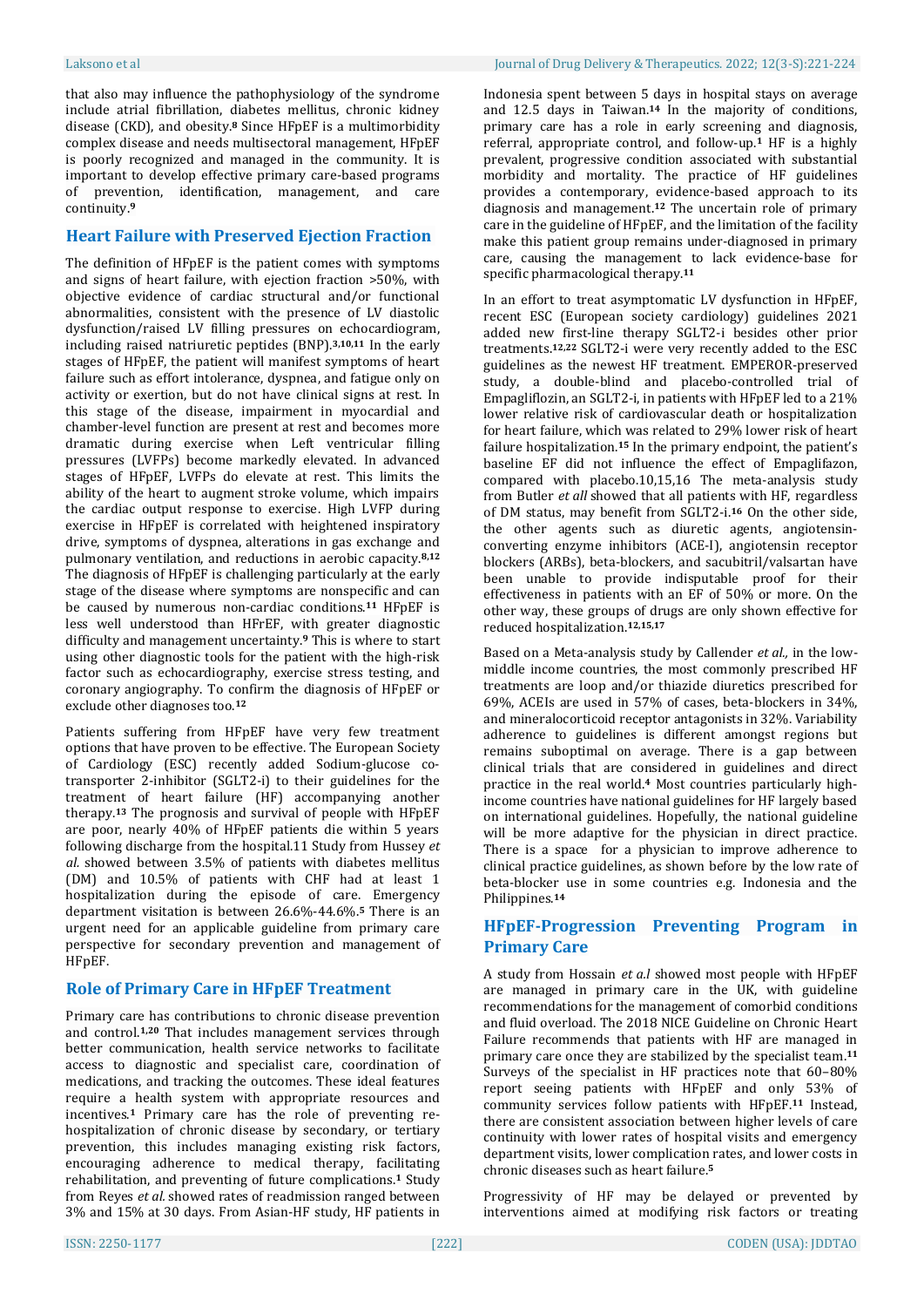asymptomatic LV dysfunction. Trial), the SPRINT (Systolic Blood Pressure Intervention Trial) revealed a further reduction in incident HF associated with targeting a systolic ESC and ACC guidelines mention modifying risk factors such as exercise training for improving exercise capacity and diastolic function, also for specific cardiovascular comorbidities such as hypertension has been shown to reduce the risk of HF approximately by 50%. **8,12** The Framingham Heart Study established hypertension as one of the earliest factors of risk for coronary heart disease and subsequently also for incident HF. Several studies e.g The SHEP trial (Systolic Hypertension in the Elderly), the HYVET (Hypertension in the Very Elderly BP. **8,21**

Recently, ESC added new first-line therapy to the guideline, SGLT2-I for HF within the prior treatment option. There is an incoherent expectation of primary care practice to consider and manage HFpEF in primary care services.**<sup>18</sup>** While ESC guidelines asserting no treatment has been shown to convincingly reduce mortality and morbidity in patients with HFpEF, ESC guidelines only recommended screening for patients with high-risk factors, and giving loop diuretics for symptomatic overload patients. **<sup>15</sup>** There is still ambiguity for the physician on how to screen, diagnose, and treat HfpEF patient in the early stages while the symptoms only occur in exertion.

Prescription of evidence-based therapies recommended by international guidelines is the most effective way of ensuring that patients receive optimal care. Although physicians are encouraged to implement such guidelines in practice, it has been repeatedly observed that a proportion of HF patients do not receive evidence-based treatments. A study from Komajda *et al.* showed that good adherence to pharmacologic treatment guidelines was associated with better clinical outcomes during 6-month follow-up.**<sup>6</sup>** The challenges in HFpEF are rates of hospitalization still high, mortality, poor functioning, and low quality of life. This means community health services to follow up with HfpEF patients are still suboptimal. General practice has a key role in all parts of the HF patient pathway, from initiating diagnosis to long-term management, including prevention. In HFpEF, the need to establish the guideline is ever more pressing.**<sup>9</sup>** As Koudstaal et al. recently suggested, HF patients predominantly managed within the primary care setting have a very poor prognosis. Showing that primary care HFpEF management is still ineffective.**<sup>18</sup>**

### **Bridging Management Between Primary Care and Expert**

HFpEF is poorly recognized and managed in the community. As HFpEF is set to become the dominant form of heart failure (HF), it is vital that effective primary care-based programs of identification and management are developed.**<sup>10</sup>** A study from Stewart *et al.* concludes a disconnection between the characteristics of HFpEF patients recruited into clinical trials and those managed in the real world, which means the contribution and consideration of primary care in current guidelines is suboptimal.**<sup>18</sup>** Hopefully, the greater integration between primary, secondary, or tertiary care could improve management for people with HFpEF.**<sup>10</sup>** A study from Hossain *et al* confirms that effective and efficient communication between primary and specialist teams impacts service delivery and affects patient satisfaction. Communication is the key to establishing clear referral pathways to support the management of people with HFpEF. **11**

It is evidence to support the development of pathways based on standardized guidelines between primary care and expert teams when managing people with HFpEF that can be delivered in primary care.**<sup>11</sup>** Physicians with access to

expertise may refer to the full diagnostic approach following the guideline. **<sup>10</sup>** A gap between primary care and expert could be bridged by pathways that are supported by current guidelines which in theory should be easier to apply in primary care handling HFpEF patients. As typically occurs in primary care, this strategy is not so easily applied when a physician is faced with an atypical patient.**<sup>18</sup>** As HFpEF patient commonly comes with multiple morbidities, there is a clear need to simplify the pathways to target potentially treatable patient. With close consideration of the funding mechanisms and cost implications within different healthcare systems. For example, if a patient needs screening for BNP or echocardiography as an initial investigation, the insurance coverage will be granted for reimbursement. In particular, people in lower socioeconomic groups and older patients who are more susceptible to HF often cannot afford expensive investigations and multiple new medications, even if these are clinically superior. **18**

Multidisciplinary teams and close collaboration between primary care workers and specialists are needed.(19) With the upgrading process in collaboration, the main question does high-risk individuals can be identified and managed appropriately as gold-standard therapy, while between pathways from primary to expert, there are so many gaps from a patient perspective such as knowledge gaps, region gaps, and economic gaps. **<sup>18</sup>** With changes in health system delivery, hopefully, it will have an effect on continuity care, good quality of life, better survival rate, and, in turn, reduce costs of care.**<sup>5</sup>**

### **Conclusion**

The incidence of HF particularly in HFpEF is raising because of uncontrolled multiple risk factors, compliance therapy, and the novelty of therapy prolonging life expectancy in heart failure patients. This will cause further increases in hospitalization rates and, consequently, in health care costs. Currently, the newest HFpEF international guideline comes from high-income countries where the typical patient and trend of managing patients is having a big difference from the low-middle income countries. Hence, the primary care physician has to catch up with the new guideline, whereas currently treatment based on prior guidelines is suboptimal. The epidemiological data on HFpEF patients in low-middle income countries is limited. Further epidemiological studies are required to better characterize the HF population. The purpose of this process is to complete the HFpEF patient data that visit primary care, determine the type of primary care that could handle the continuity program of HFpEF, arrange referral pathways between primary care and the expert team, and arrange regional/local guidelines that apply for the physician in the primary care. Hence, funding research focusing on primary care is urgently required. There is a clear need for a specific interpretation of recommendations and direct clinical algorithms that are relevant to primary care. There is also potential to develop better communication and levels of trust between physicians and experts.

**Conflict of interest:** None to be declared.

**Funding Sources:** None related to this manuscript.

#### **References**

- 1. Macinko J, Dourado I, Guanais FC. Chronic Diseases, Primary Care and Health Systems Performance Diagnostics, Tools and Interventions. Inter-American Development Bank 2011:189.
- 2. Taylor AL. Heart Failure in Woman. Current Heart Failure Reports 2015; 12:187-195. <https://doi.org/10.1007/s11897-015-0252-x>